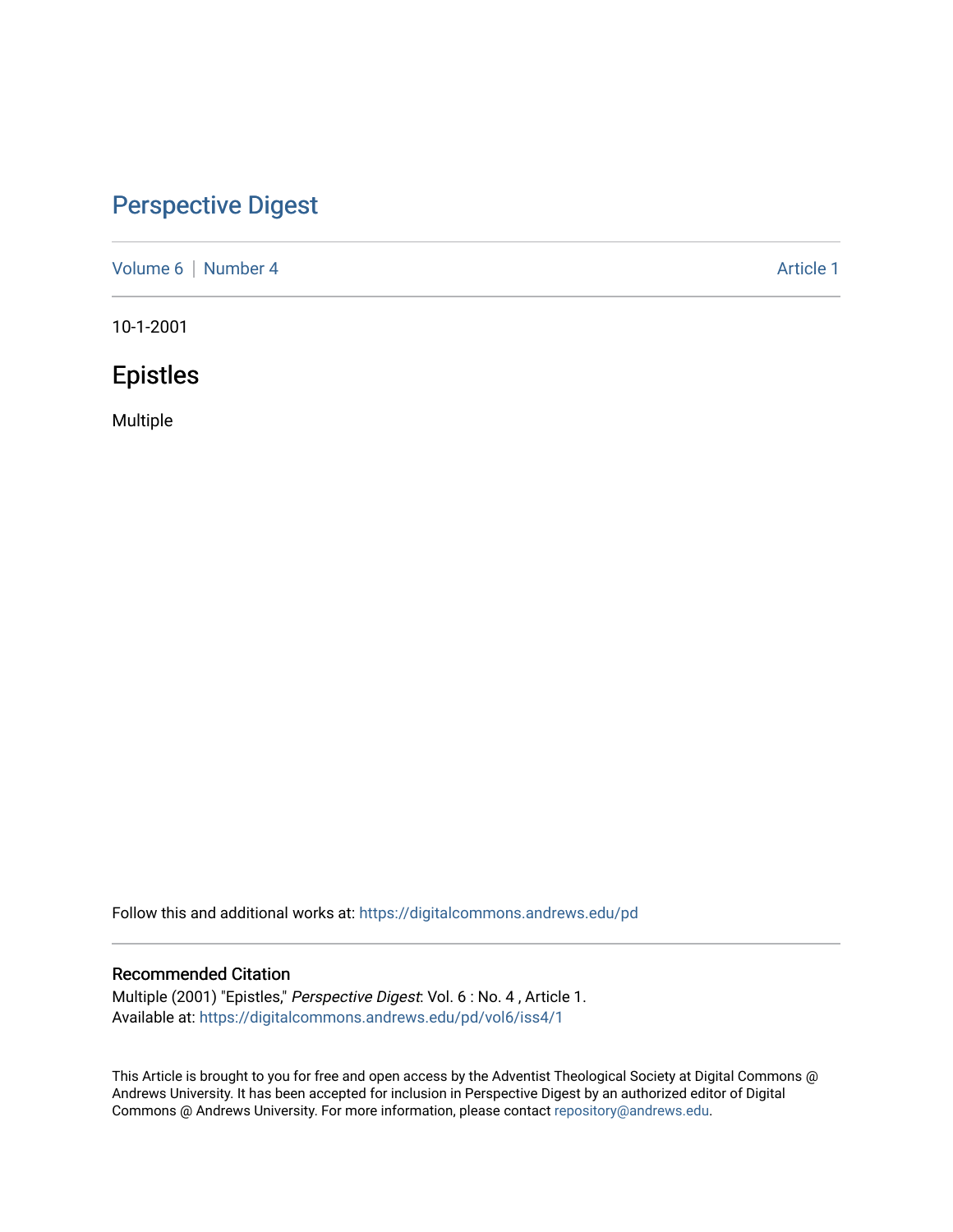"To be known and read" by all....



#### Paley vs. Dawkins: The Decision

In a previous letter *(PD* 3/2001) I described an experiment meant to test the claim of William Paley that a mechanism such as a watch suggests an intelligent designer, and Richard Dawkins' contrary claim that no intelligent designer was needed to produce ever more elaborate and functional constructions through evolution.

Readers may recall that I placed a dissembled spring-wound watch in a baby-food jar, and ocillated it for 410 days. On July 1, 2001, at 12:18 p.m., I concluded the experiment after well over a billion oscillations.

When I opened the jar, I found the interior partially obscured by a black powdery substance, which also covered all the parts of the watch. I poured the contents onto a paper towel, separated each with a toothpick and tweezers, and photographed them.

I observed a small screw and equally small gear caught between the second and third innermost coils of the mainspring. A split ring lodged inside the case. These constituted the only indications of any degree of assembly. I could not identify the hairspring, although a small magnet separated bits up to one millimeter long from the black powder. These may have been parts of the hairspring. More than 20 small unidentifiable fragments of various nonmagnetic materials were present.

In this very simple experiment I arranged conditions to be most favorable to Dawkins' thesis. The necessary materials were present, precisely shaped and successfully tested by years of operation. I introduced no extraneous elements and supplied mechanical energy. However, over a billion oscillations failed to assemble even two parts into their original relationships.

The only parts joined in any way were a small gear and screw found jammed into the mainspring. These would have prevented the mainspring from ever being fully wound,

1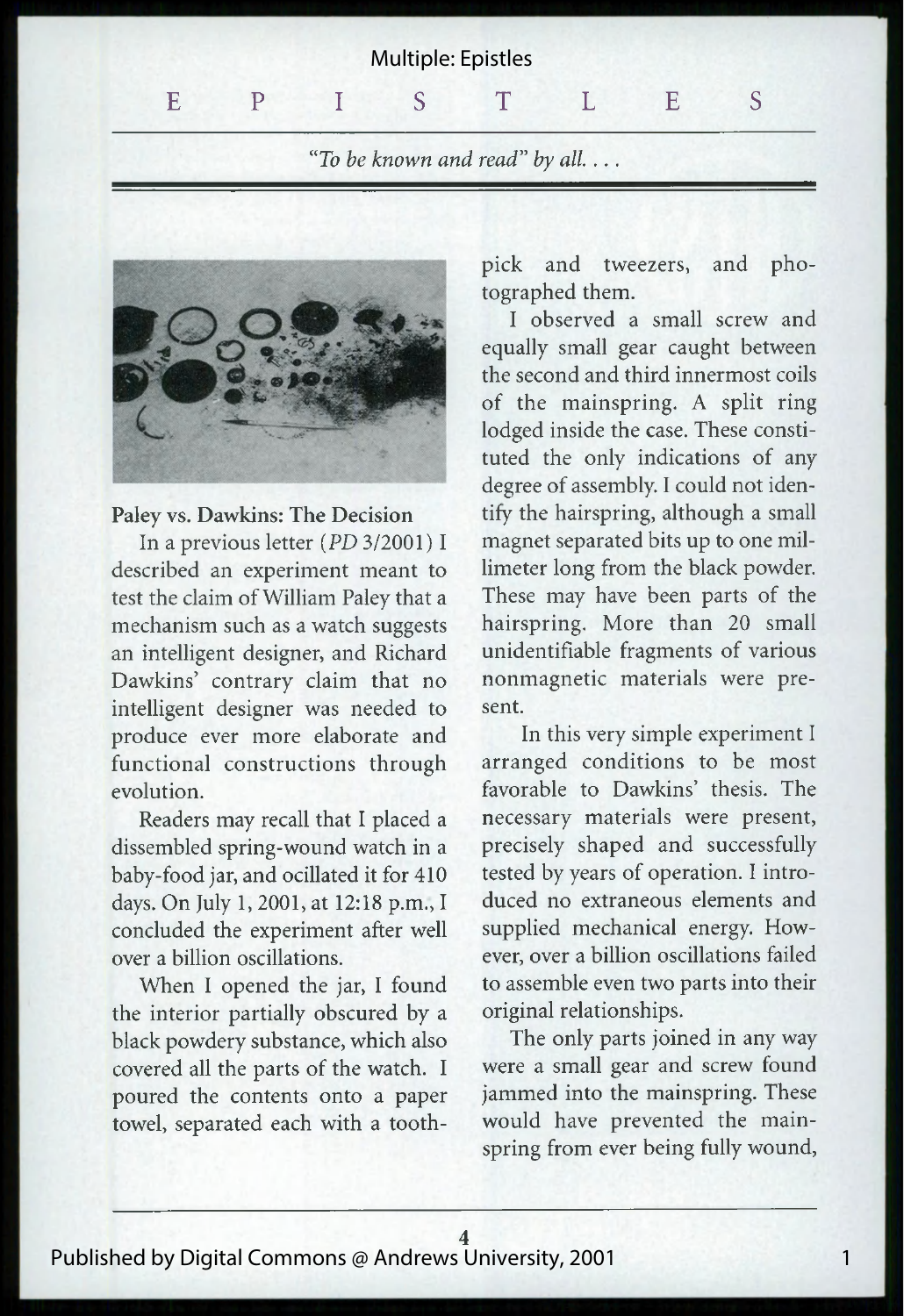and could only have degraded its function by preventing it from being fully wound. The energy introduced over the experiment served only to scratch, deform, erode, break, and pulverize various parts. Most of the original parts are now degraded beyond usefulness. Instead of evolving into a functional timepiece, the parts of the disassembled watch have devolved into distorted, eroded, broken junk.

My conclusion: The experiment demonstrates the inexorable operation of the second law of thermodynamics. The results are in harmony with Paley's claim; Dawkins' assertion remains unsubstantiated.

Val Periman

Via E-mail: [bvperimn@ipa.net](mailto:bvperimn@ipa.net)

#### A Man-Making Contest

Out of the dim and misty past a voice you may remember from your visits "down under" speaks ongoing congratulations on *Perspective Digest.* I enjoy each issue, but the latest (Vol. 6, No. 3) has stirred me into sending you this E-mail. The various approaches to the Creation topic are helpful in a world where the majority are "willingly ignorant" of the truth on this topic. Here is a relevant snippet from the August edition of the Australian *Readers Digest* in what they regard as their humor section, but they make a very potent point.

It goes something like this. A modern scientist approached God, saying, "We have decided that we don't need you anymore. Nowadays we can clone people, transplant hearts and do all kinds of things that were once regarded as miraculous."

God replied, "Alright. We will see whether you still need me. We will have a man-making contest."

"OK," agreed the scientist.

"Now," said God, "we will do this just the same way I did back in the old days with Adam."

"Fine," replied the scientist as he bent down to scoop up a handful of dirt.

"Whoa!" said God, shaking his head in disapproval. "Not so fast. You get your own dirt."

Ron Taylor Via Email: [ronaldt@powerup.com.au](mailto:ronaldt@powerup.com.au)

Excellent issue on Intelligent Design. Wish all our science teachers could get a copy. Do you have an extra for our science people here at Southern? If so, send about 20 to the university in my name and I'll see that they get distributed. Blessings to you and Newman.

### Jack Blanco

Via Email: [blanco@southern.edu](mailto:blanco@southern.edu)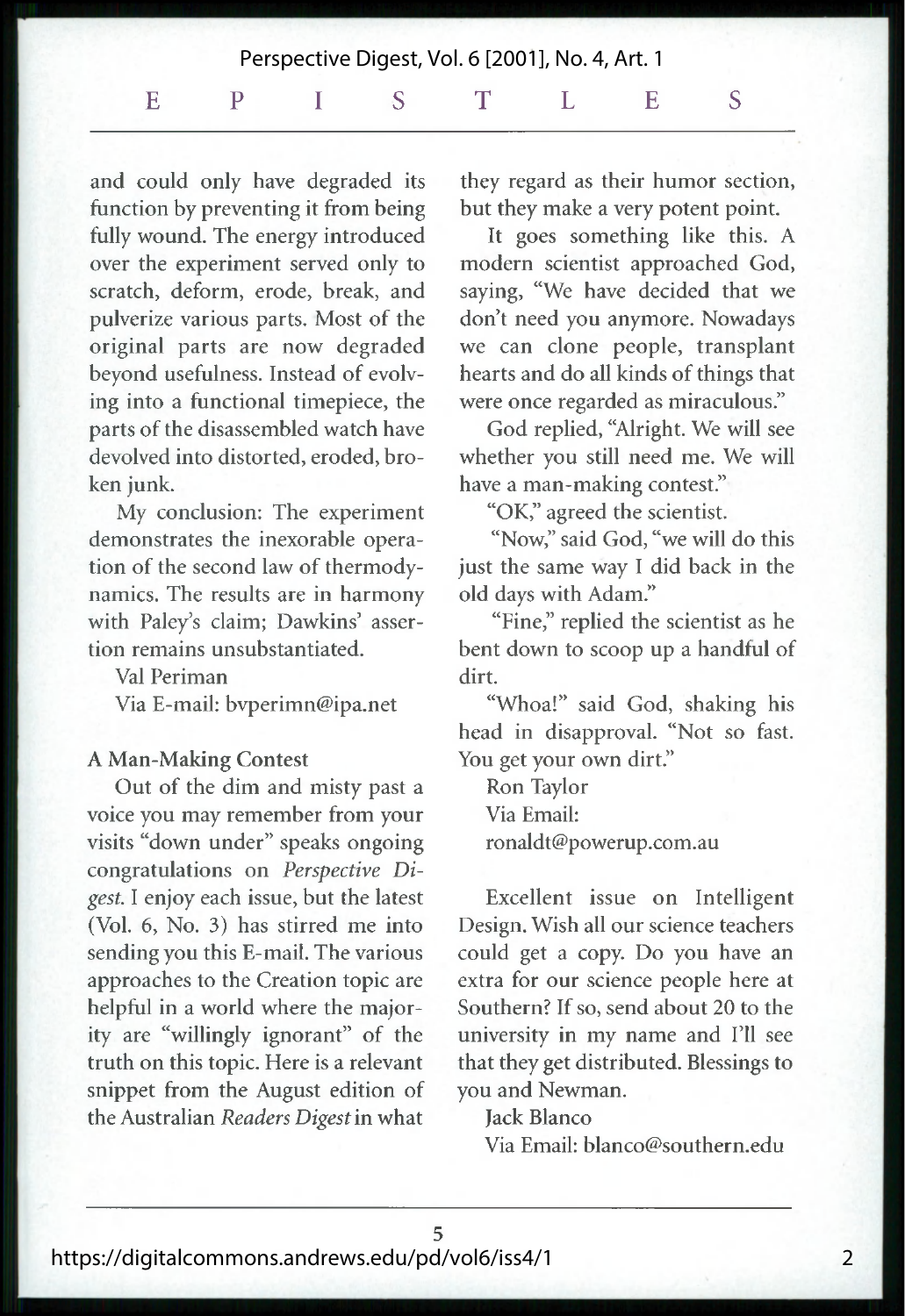| Multiple: Epistles |  |  |  |  |  |  |  |
|--------------------|--|--|--|--|--|--|--|
|                    |  |  |  |  |  |  |  |

• Done. And soon you'll have to extend your blessings by one. Newman has a little brother. Watch for his birth announcement.—Eds.

#### The God Factor

In *PD* 6:3 you say to Jerry Buttram (whose *PD* 6:2 arrived in the mail with only the covers), "I'm sending you five copies. Anyone else want to try for 10?"

Sure! I enjoyed that excellent issue immensely and have shared it with my friends. I'd like to try you also for 10 of No. 3 to circulate amongst Adventist university students, which, in this country, mainly means those attending state universities, as we don't have an Adventist university here.

I am doing my best to encourage these university students to read Dr. John Ashton's (he is an Adventist scientist here in Australia) two books— *In Six Days, Why 50 Scientists Believe in Creation*; and *The God Factor, Why 50 Scientists and Academics Believe in God.* The latter contains one of the most amazing conversion stories I've ever read, among others in the book. The books contain material eminently suitable for *PD.* In fact, John Ashton is sought for interviews in all branches of the

media here—newspaper, radio, TV.

Glad to notice what ATS is doing in the U.S.A. to support translation of the Bible into modern Russian. I'm also doing my little bit for the project, and am grateful for being able to do so under the umbrella of ATS (Australia).

I've always enjoyed your editorship (including *Liberty* magazine), and continue to do so. With greetings and gratitude.

Pr. Austin Fletcher

Cooranbong, New South Wales, Australia

• Austin, you'll get at least 11! And with contents intact. Why 11? Because I like to give *PD* readers more than they expect. And send along that special chapter. —R.R.H.

### When All God's "Chillen" Get Ordained

Since I've been under the impression that the Adventist Theological Society was opposed to the ministry and ordination of women, I was pleasantly surprised to read "When All God's 'Chillen' Get Shoes," by Pamela Baker Powell. What an intriguing story! Not only was the pastor of this highly motivated church a woman, but three of her elders were women!

This story certainly verifies what I

*Continued on page 62*